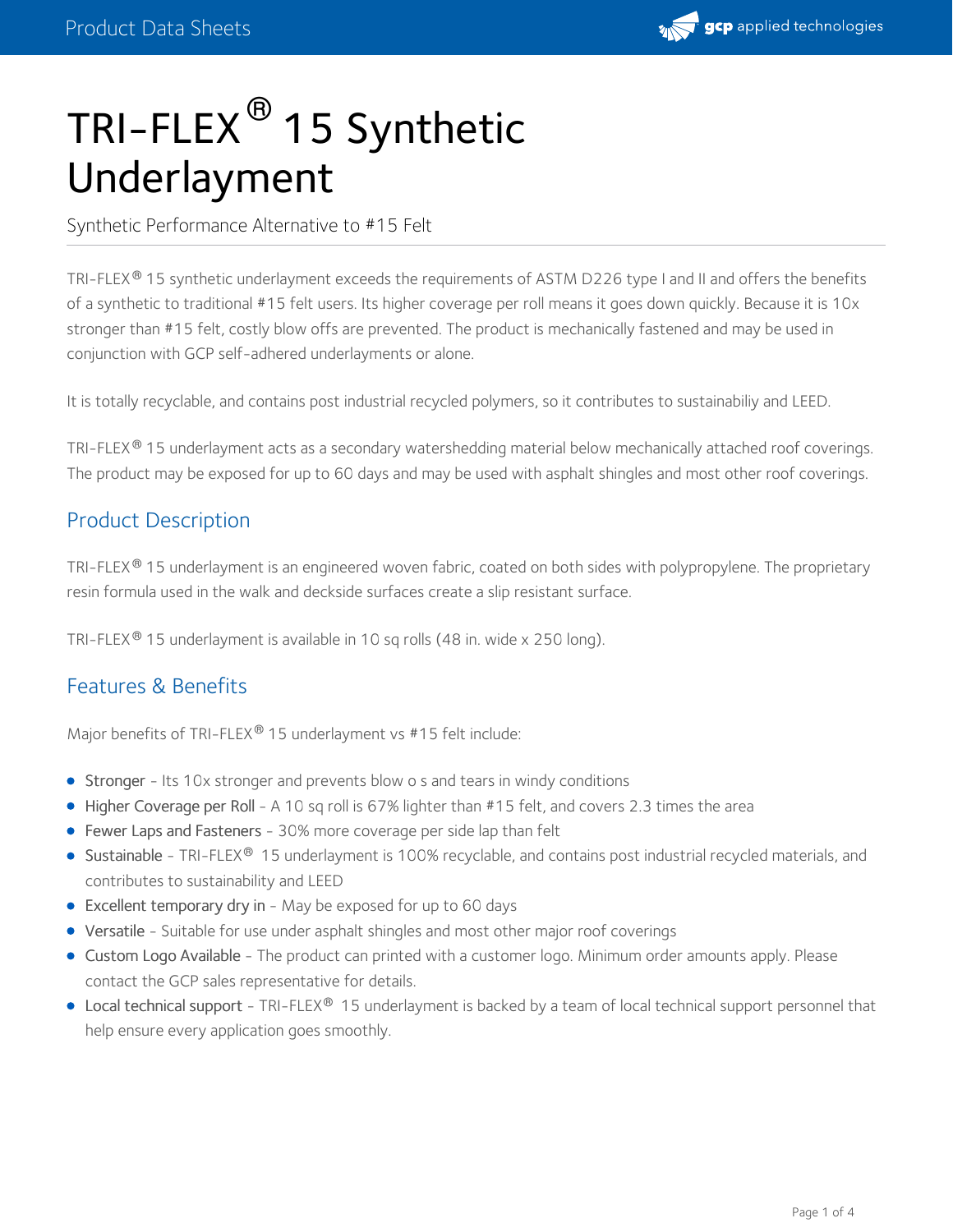

## Product Advantages

- **Improved Slip Resistant Coating**
- Lighter and covers more area
- Stronger and more durable
- Facilitates faster and easier installation
- Suitable for use under all major roof coverings
- Custom Logo Printing Available
- 25 Year Warranty

## Installation Guidelines

- **1.** The roof deck must be swept clean and be smooth and dry before installation begins.
- 2. TRI-FLEX<sup>®</sup> 15 underlayment is laid horizontally (parallel to eave), starting at the bottom of the roof, with printed side up and with 4-inch side laps and 6-inch end laps. Side laps run with the flow of water in a shingling manner.
- **3.** TRI-FLEX® 15 underlayment should not be used at slopes less than 2:12, provided the slope is also acceptable to the primary roof covering. On slopes of less than 4:12, TRI-FLEX® 15 underlayment should be half-lapped a full 24 inches over the underlying course, shingle style.
- **4.** TRI-FLEX® 15 underlayment is attached to the roof with roofing nails or staples both having 1-inch diameter plastic/metal caps, spaced at 8 inches on center (oc) on both side and end laps in normal wind zones. In high wind zones or coastal applications, double the fastening to 4 inches oc. In all cases fasten at 24 inches oc down the middle of the roll in the field of the roof. Fasteners may be hand or machine applied. Staples without caps cannot be used.
- **5.** Where seams or joints require sealant or adhesive, use a high quality, low solvent, asbestos free plastic roofing cement meeting ASTM D4586 Type 1, Federal Spec SS-153 Type 1 (Asbestos Free). Consult your local GCP representative for more details.
- **6.** Install drip edge at eaves under underlayment and at rake over underlayment.
- **7.** Installation of the roof covering can proceed immediately following underlayment application. TRI-FLEX® 15 underlayment cannot be used as a primary roof covering. The product is not designed for permanent outdoor exposure. The installation of the final roof covering should take place within 60 days.
- 8. For additional protection lay a single length of TRI-FLEX® 15 underlayment vertically in valleys and on hips prior to installing metal flashings (if used) and before installing horizontal underlayment. Return TRI-FLEX® 15 underlayment up all abutments at least 12 inches (more in heavy snow areas). Secure and trim to suit.
- **9.** Prior to loading roofing materials on TRI-FLEX® 15 underlayment it is recommended that roof jacks, toe-boards or a storage platform be secured to the underlying roof deck to prevent slippage of stored materials on steep sloped roofs. See OSHA Regulations (Standards – 29 CFR), Fall Protection Systems Criteria and Practices – 1926.502.
- **10.** Check local building code to ensure compliance in your area, as local building codes may vary.

## Code Approvals

- Complies with AC-188 Acceptance Criteria for Roof Underlayments.
- Meets the requirements of Florida Building Code, Approval
- Complies with ASTM E108/UL 790 for use in the installation of Class A asphalt glass fiber mat shingles and Class C asphalt organic felt or metal shingles
- Meets ASTM D226 physical requirements of Type I and Type II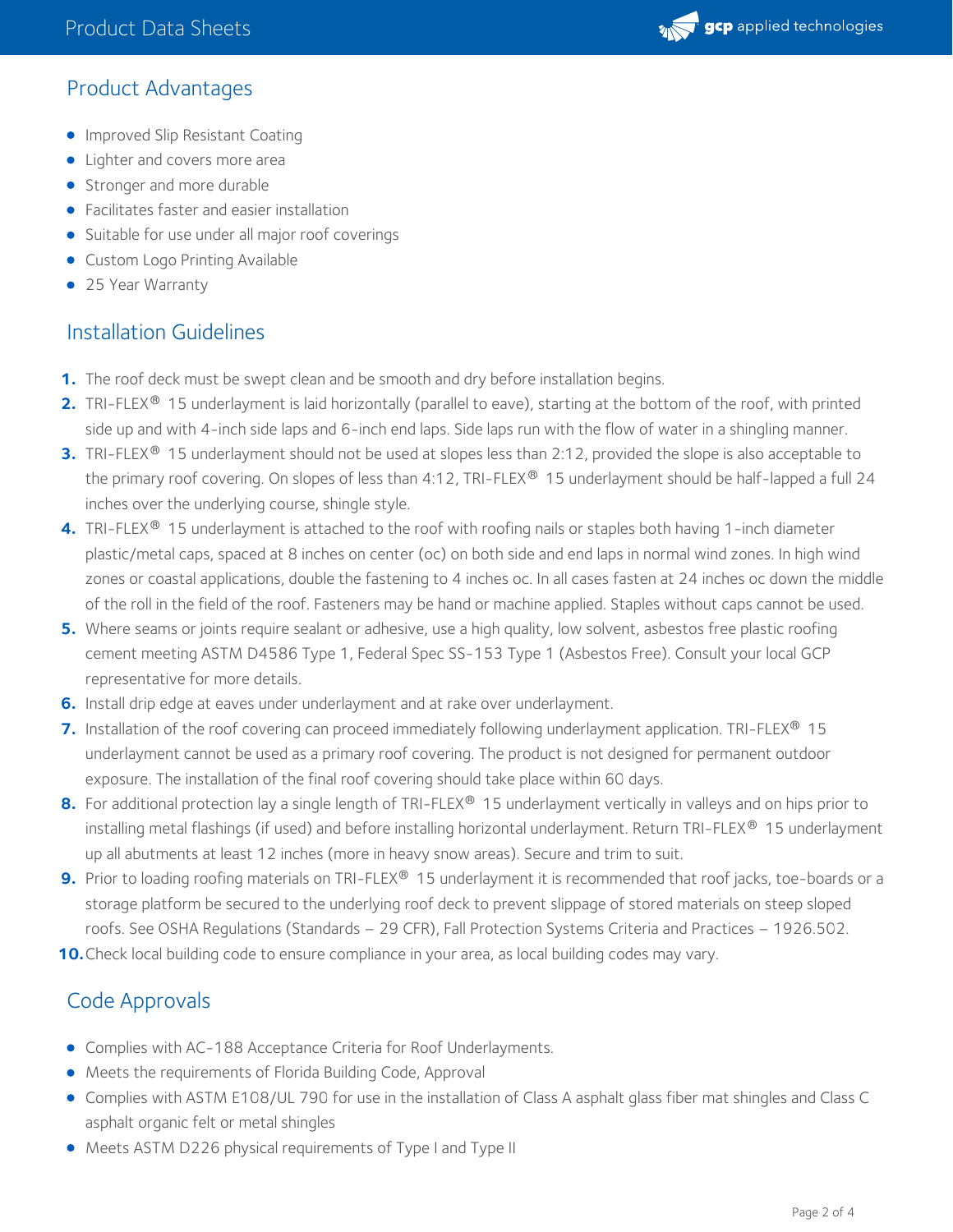

#### Precautions and Limitations

- Consistent with good roofing practice, always wear fall protection when working on a roof deck.
- **Slippery when wet or covered by frost, debris or dust.**
- Do not fold over the roof edge unless the edge is protected by a drip edge, gutter or other flashing material.
- Check with the manufacturer of the metal roofing system for any special requirements when used under metal roofing. Do not install directly under roof coverings especially sensitive to corrosion, such as zinc, without providing proper ventilation.
- Do not install under copper, Cor-Ten® , or zinc metal roofing in high altitudes or in the desert southwest. These roofs can reach extremely high temperatures due to the low reflectivity, high absorption, and high conductivity of the metals.
- **•** Provide proper roof insulation and ventilation to help reduce ice dams and to minimize condensation.
- Repair holes, fishmouths, tears and damage to product. TRI-FLEX® 15 underlayment does not self-seal open fastener penetrations.
- Do not use uncapped staples!
- Do not install fasteners through the product over unsupported areas of the structural deck, such as over the joints between adjacent structural panels.
- Do not stretch Do not use uncapped staples! underlayment during installation. The product should be pulled taut, but should not be stretched.

### Product Data

|                  | 10 SQ ROLL                                   |
|------------------|----------------------------------------------|
| Roll length      | 250 ft (76.2 m)                              |
| Roll width       | 48 in (1.05 m)                               |
| Roll size        | 1,000 ft <sup>2</sup> (92.9 m <sup>2</sup> ) |
| Roll weight      | 20 lbs (9.1 kg)                              |
| Rolls per pallet | 48                                           |

## Performance Properties

| <b>PROPERTY</b>        | TRI-FLEX <sup>®</sup> 15                       | <b>TEST METHOD</b> |
|------------------------|------------------------------------------------|--------------------|
| Color (front/back)     | Black/Black                                    |                    |
| Weight                 | 20 lbs (10 sq roll)                            |                    |
| Tear strength          | MD 36 lbs; CD 36 lbs                           | <b>ASTM D4533</b>  |
| Accelerated aging      | Pass (no damage, cracking, chipping)           | ICC-ES AC48        |
| Ultraviolet resistance | Pass (no peeling, chipping, cracking, flaking) | ICC-ES AC48        |
| Water ponding          | Pass (no percolation)                          | ASTM D779          |
| Pliability             | Pass (no cracks)                               | ASTM D226          |
| Water transmission     | Pass                                           | ASTM D4869         |